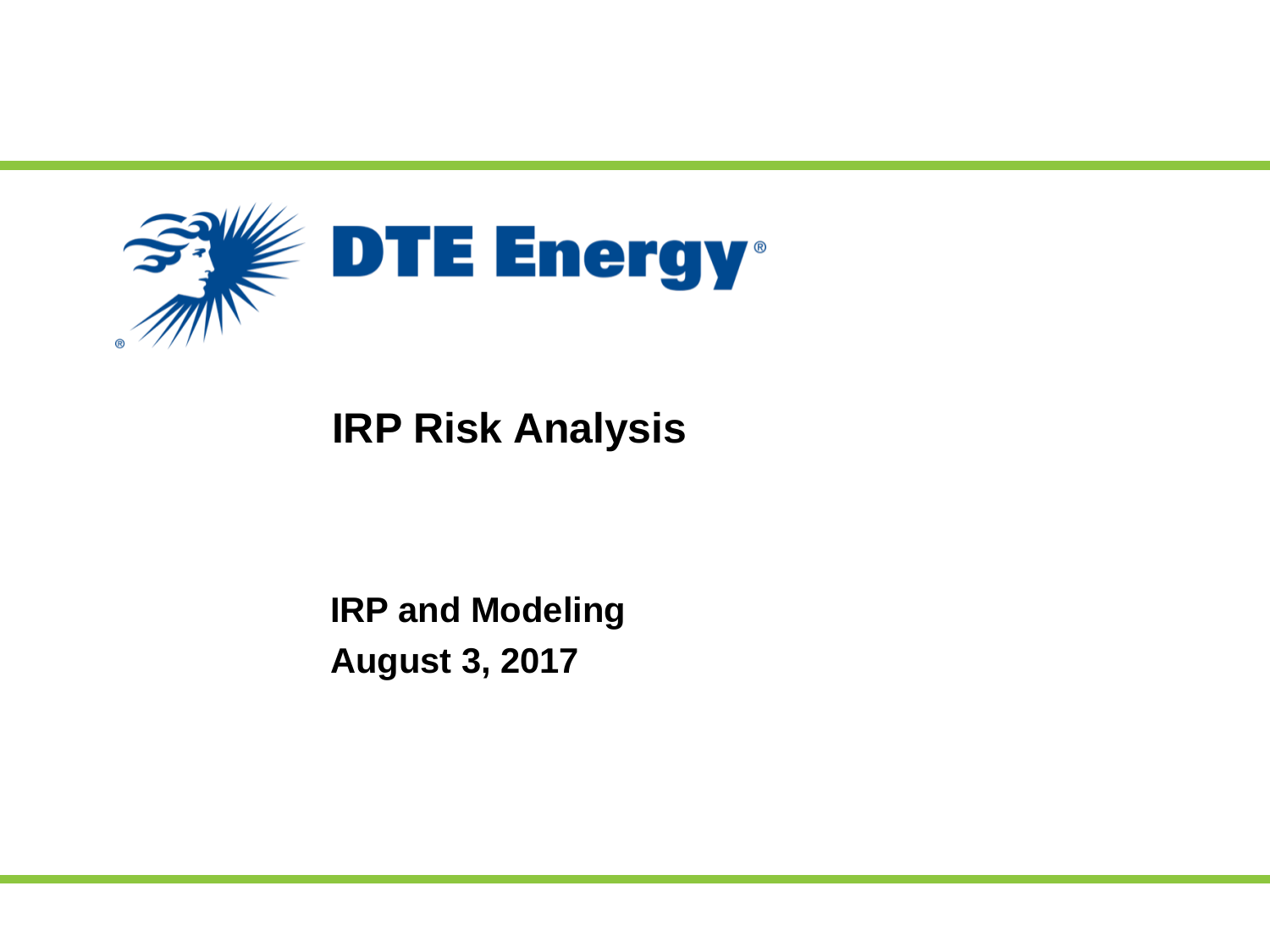

The intent for this presentation is to educate the stakeholders on the risk analysis process used in Integrated Resource Planning

DTE Electric will not answer questions today about why or how we settled on our assumptions or obtained our data. We will answer process questions only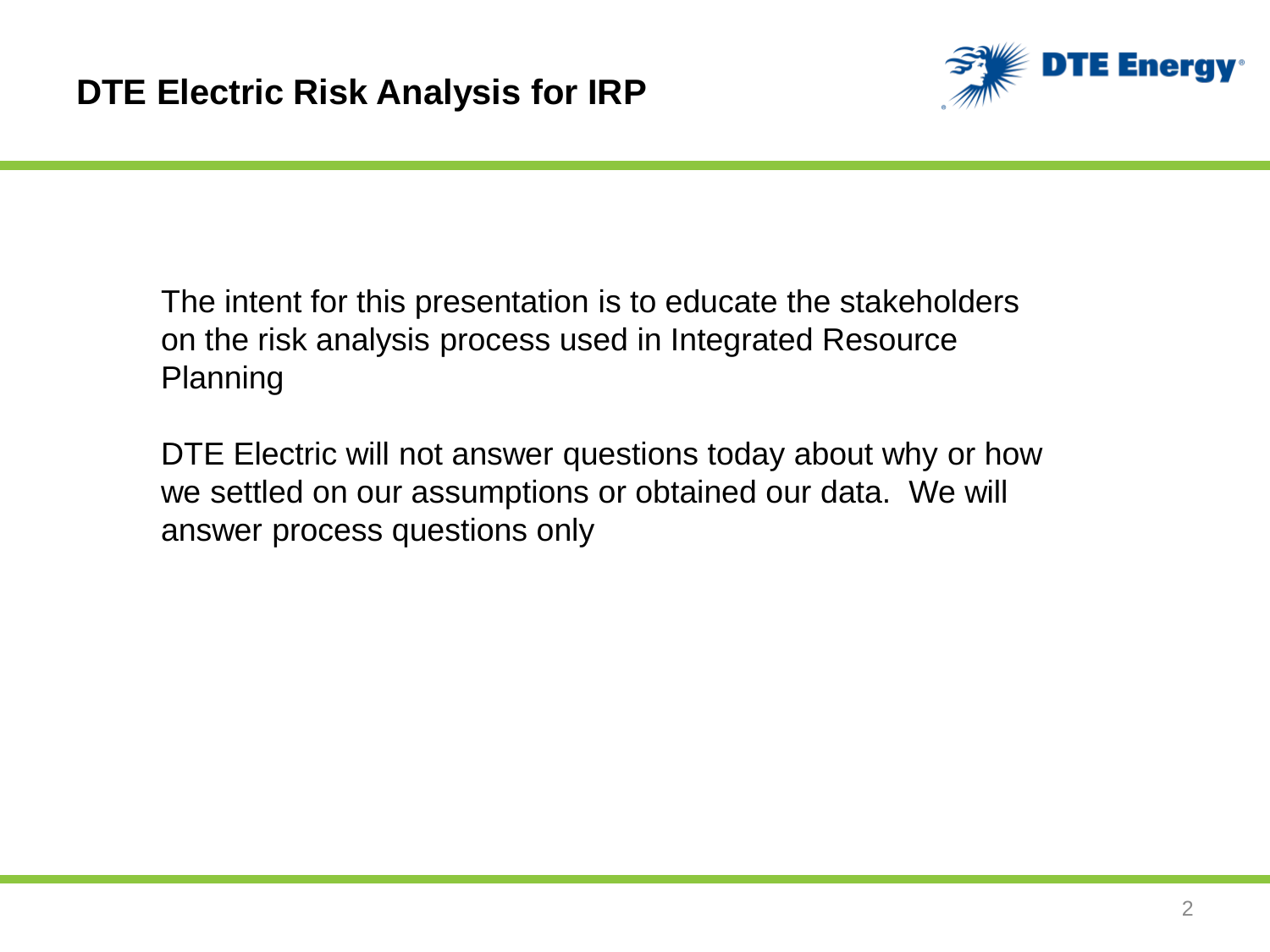#### **The 2017 DTE Electric Integrated Resource Plan was DTE Energy**<sup>®</sup> **filed July 31, 2017**



#### **2017 IRP Recommended Long Term Plan (MW)**

Certificates of Necessity are being filed for the 2X1 CCGT in 2022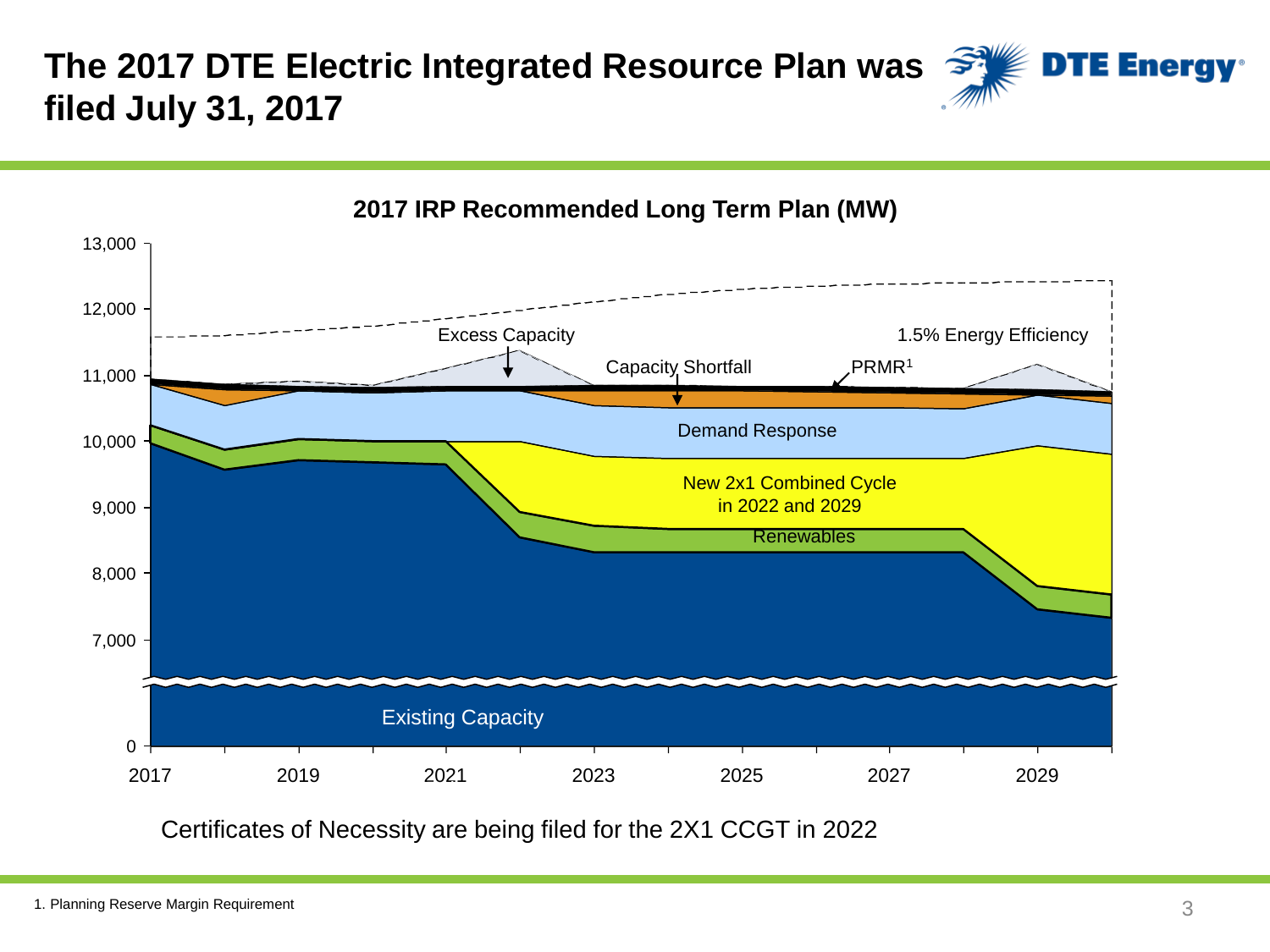**The DTE Electric Planning Principles were an overarching goal for the IRP and vital to determination of the recommended plan**



| <b>RELIABILITY</b>                     | Each plan analyzed was required to meet the reliability<br>planning requirements established by MISO                                                                                                                                                         |                                                                                   |
|----------------------------------------|--------------------------------------------------------------------------------------------------------------------------------------------------------------------------------------------------------------------------------------------------------------|-----------------------------------------------------------------------------------|
| <b>AFFORDABILITY</b>                   | Affordability was also measured by the yearly impacts to<br>the revenue requirement                                                                                                                                                                          |                                                                                   |
| <b>CLEAN</b>                           | Environmental sustainability and low carbon aspirations<br>were all considered as major factors in the<br>determination of the recommended resource portfolio                                                                                                | <b>Fulfilling these</b><br>planning principles                                    |
| <b>FLEXIBLE</b><br><b>AND BALANCED</b> | The resource plan needs to be flexible, having the<br>ability to adapt to unforeseen changes in the market.<br>Additionally, it must have a well balanced mix of<br>resources so that it is not heavily reliant on the market<br>or one source of generation | required:<br>setting proper<br>constraints when<br>modeling<br>risk evaluation of |
| <b>COMPLIANT</b>                       | All resource plans were modeled to be compliant with<br>the 2016 PA 341 section $6(s)$ requirements as well as<br>environmental regulations                                                                                                                  | the modeling<br>results                                                           |
| <b>REASONABLE RISK</b>                 | The Company desires a portfolio that minimizes risks<br>related to commodity pricing, fuel availability, grid<br>reliability, capacity constraints, operational and<br>regulatory                                                                            |                                                                                   |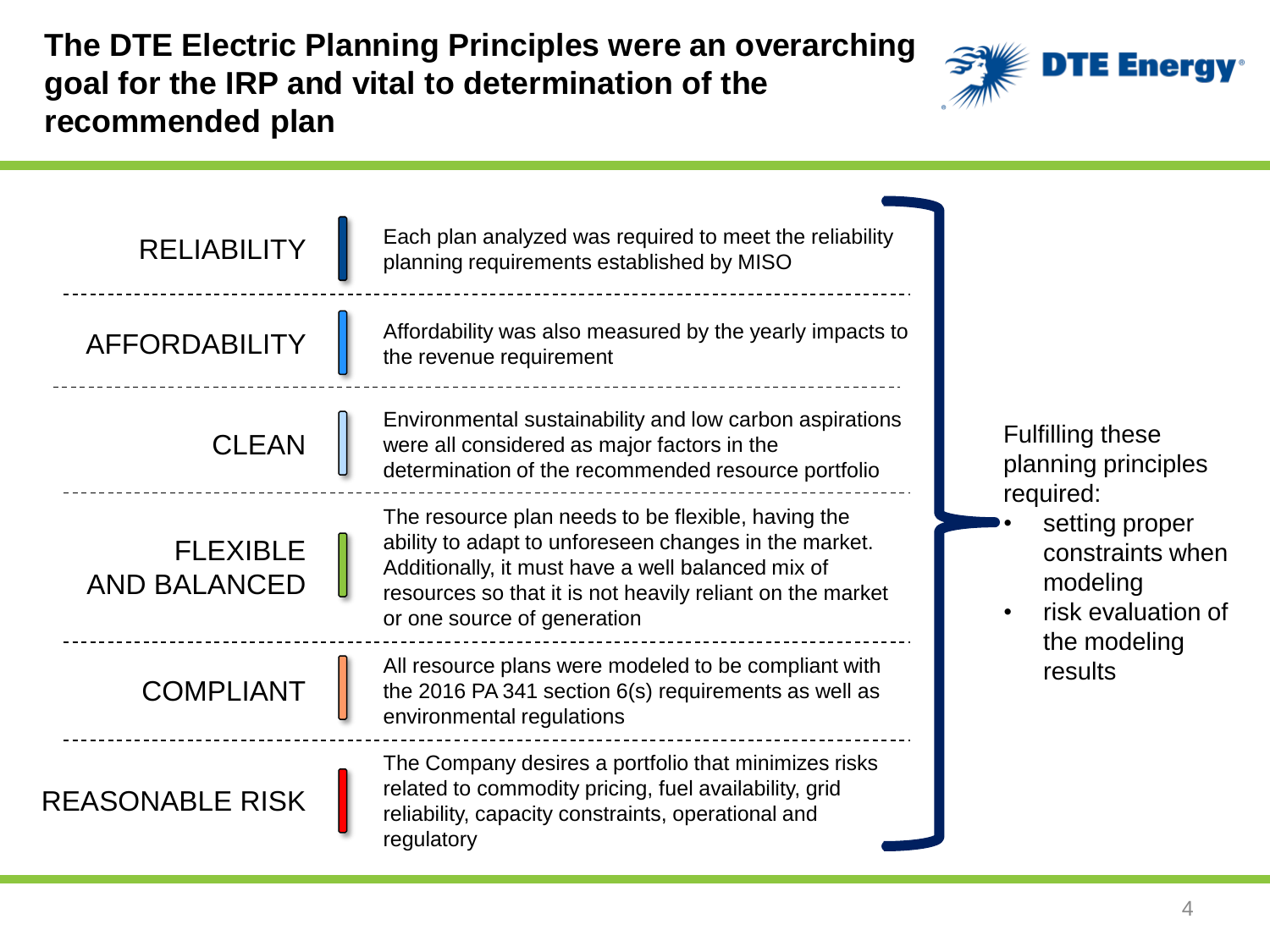### **DTE Electric utilized two main approaches to Risk Assessment in the 2017 IRP**



#### **Stochastic Analysis**

- We completed a stochastic analysis utilizing the EPIS Aurora XMP model<sup>1</sup>. This analysis evaluated our chosen portfolio as well as three other significantly different portfolios over 200 draws of numerous tied assumptions (fuel, capital cost, load, and emissions)
- The results proved that our recommendation of the 1,100 MW combined cycle was robust and had the lowest expected cost and lowest economic risk out of the four portfolios tested

#### **Analytic Hierarchy Process**

- This approach is a way to decompose complex problems into a hierarchy of criteria and alternatives. Qualitative judgements of criteria importance and the judged probability of different scenarios playing out are combined with the modeling data to arrive at an optimal solution
- Our recommended portfolio with the 1,100 MW combined cycle was found to be the optimal portfolio using this approach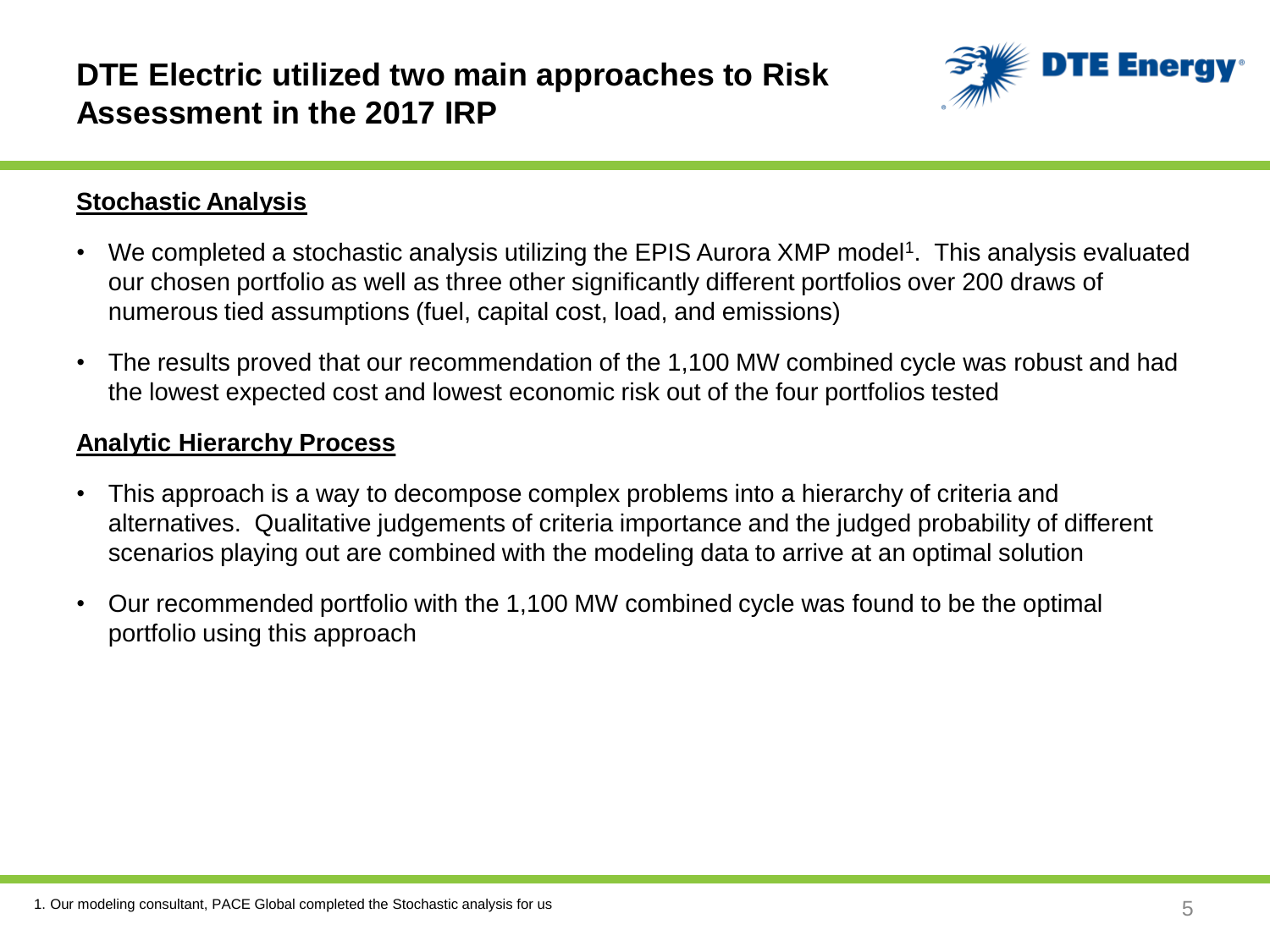### **Stochastic Modeling process**





Pace Global uses AURORAxmp® to model hourly dispatch, bidding, dynamic buildouts and detailed market representation.

From the model results, the data can be analyzed to determine portfolio costs and economic risk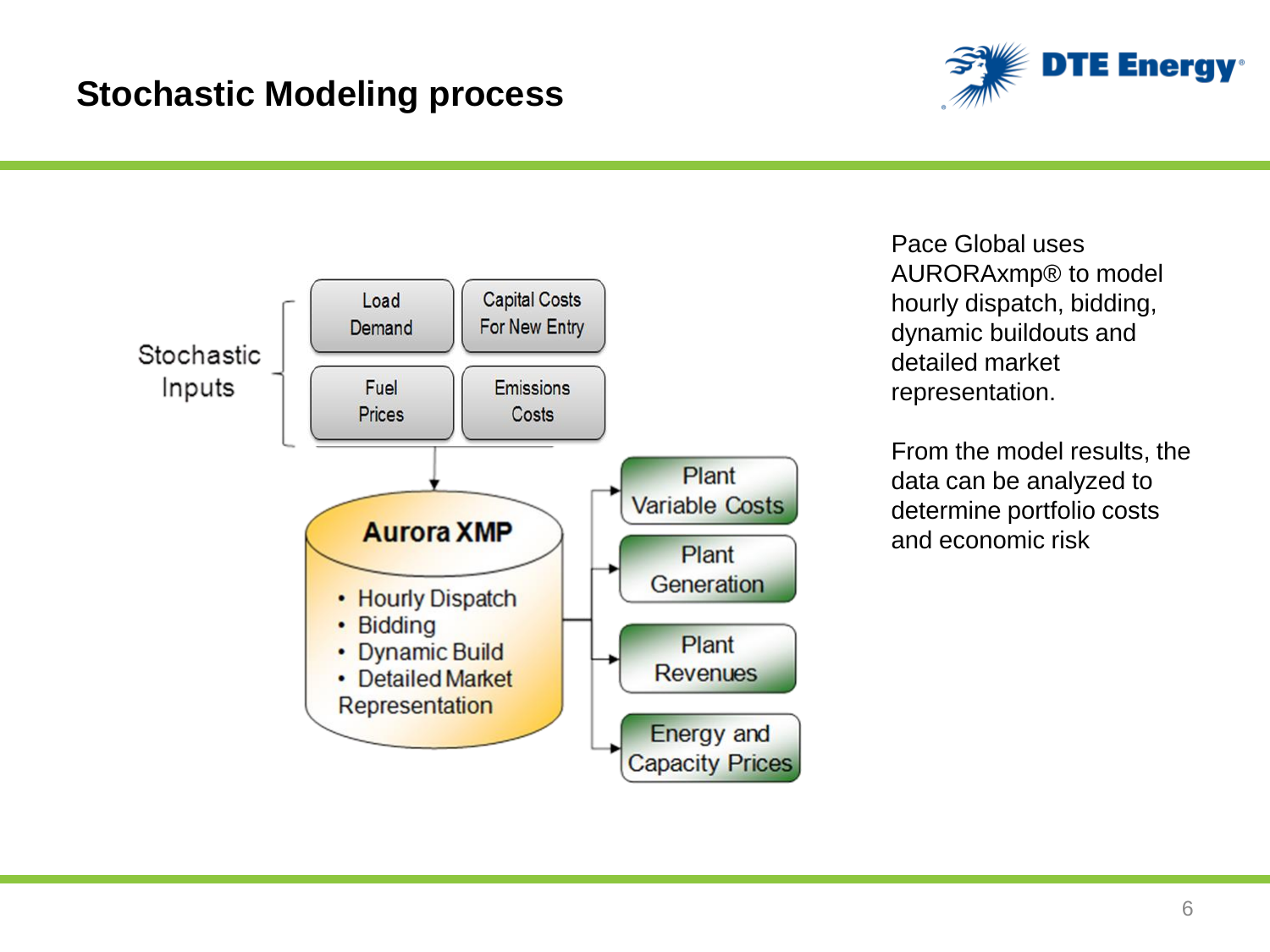

Four significantly different portfolios were chosen for evaluation in the risk assessments

| <b>Portfolio</b>         | <b>Build</b>                                     |
|--------------------------|--------------------------------------------------|
| <b>Recommended Build</b> | 1,100 MW combined cycle in 2022                  |
| Wind                     | 950 MW CT in 2022, 1000 MW wind (2017-2023)      |
| <b>Solar</b>             | 950 MW CT in 2022, 500 MW solar (2017-2023)      |
| <b>Demand Response</b>   | 950 MW CT in 2022, 150 MW demand response (2017- |
|                          | 2023)                                            |

The differences shown are the only differences between the portfolios; retirements and the 2029 CCGT remained the same in all four portfolios, as did the recommended amount of renewables, energy efficiency, and demand response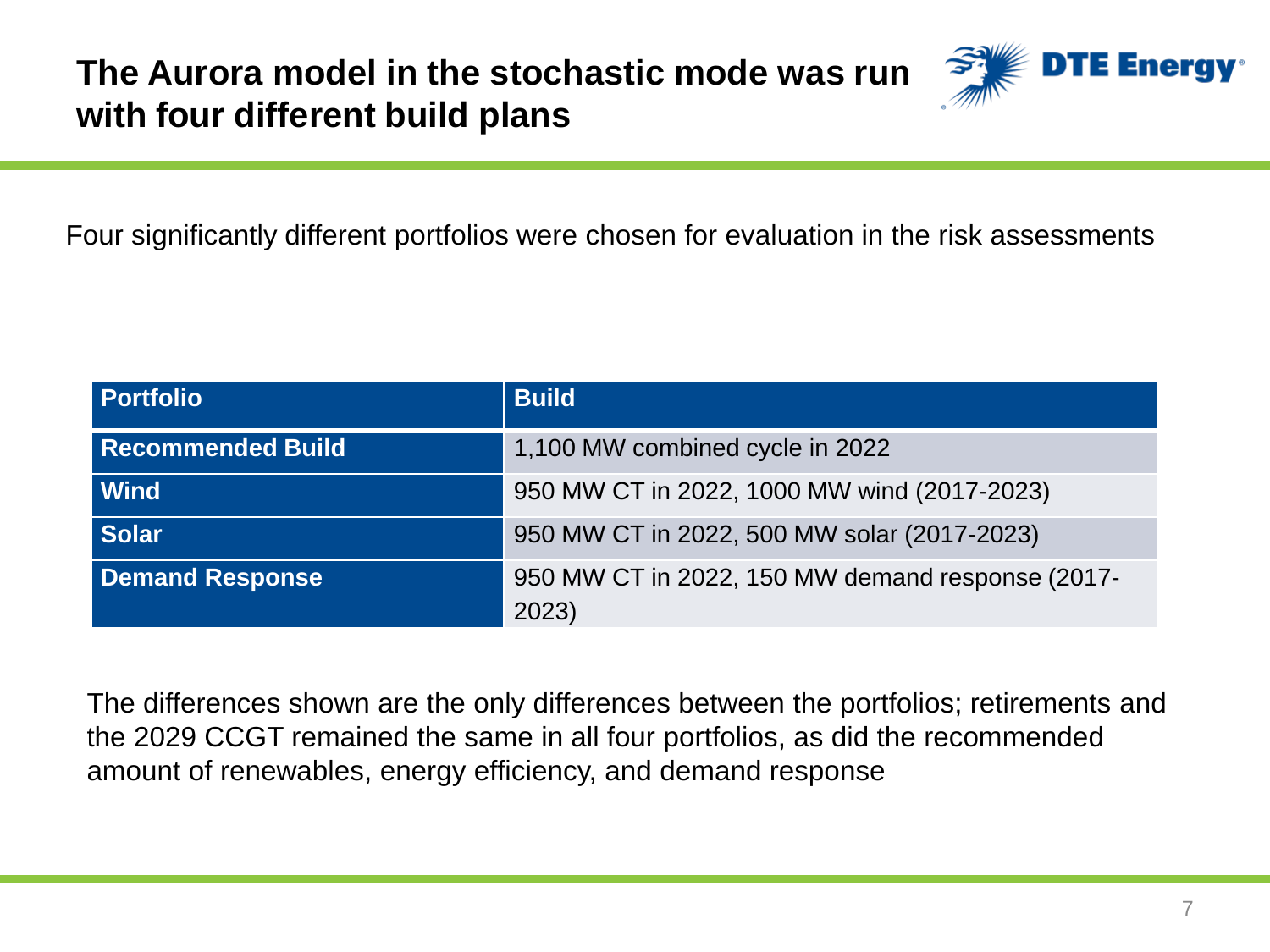### **Numerous variables that exhibit volatility and uncertainty were varied across a range of values**



200 draws were performed using variations across these variables. Gas prices are shown for an example

- Emissions, SO $_2$ , NO $_\mathrm{\chi}$ , CO $_2$
- Load forecast
- Gas, coal, and oil prices
- New unit capital costs



Henry Hub gas prices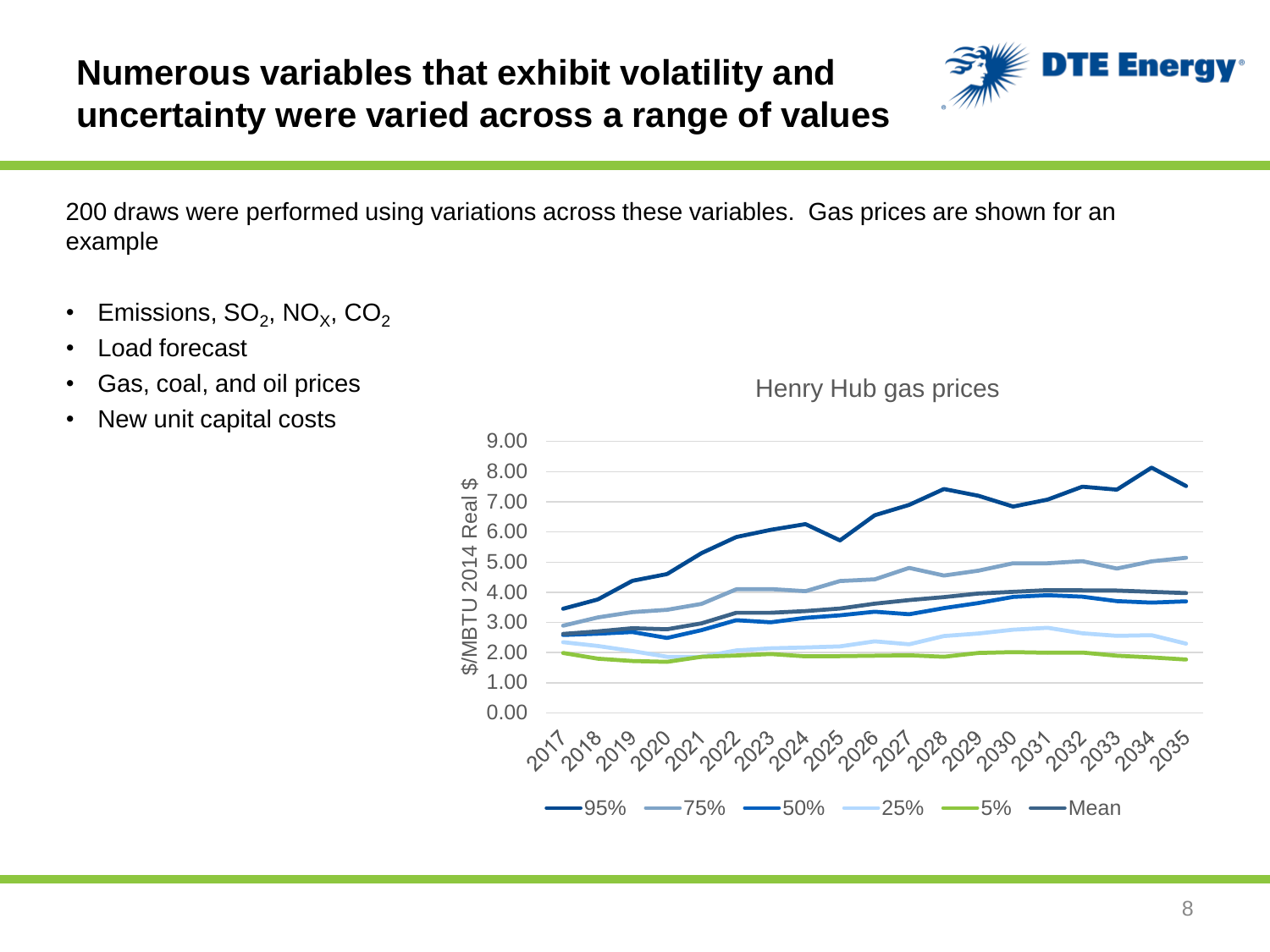**The results of the stochastic analysis confirmed that our recommended plan was the lowest risk and had the lowest expected cost**





The expected value is the mean fleet cost out of 200 draws

The economic risk takes the average of the top 10% of the costliest draws, or the tail risk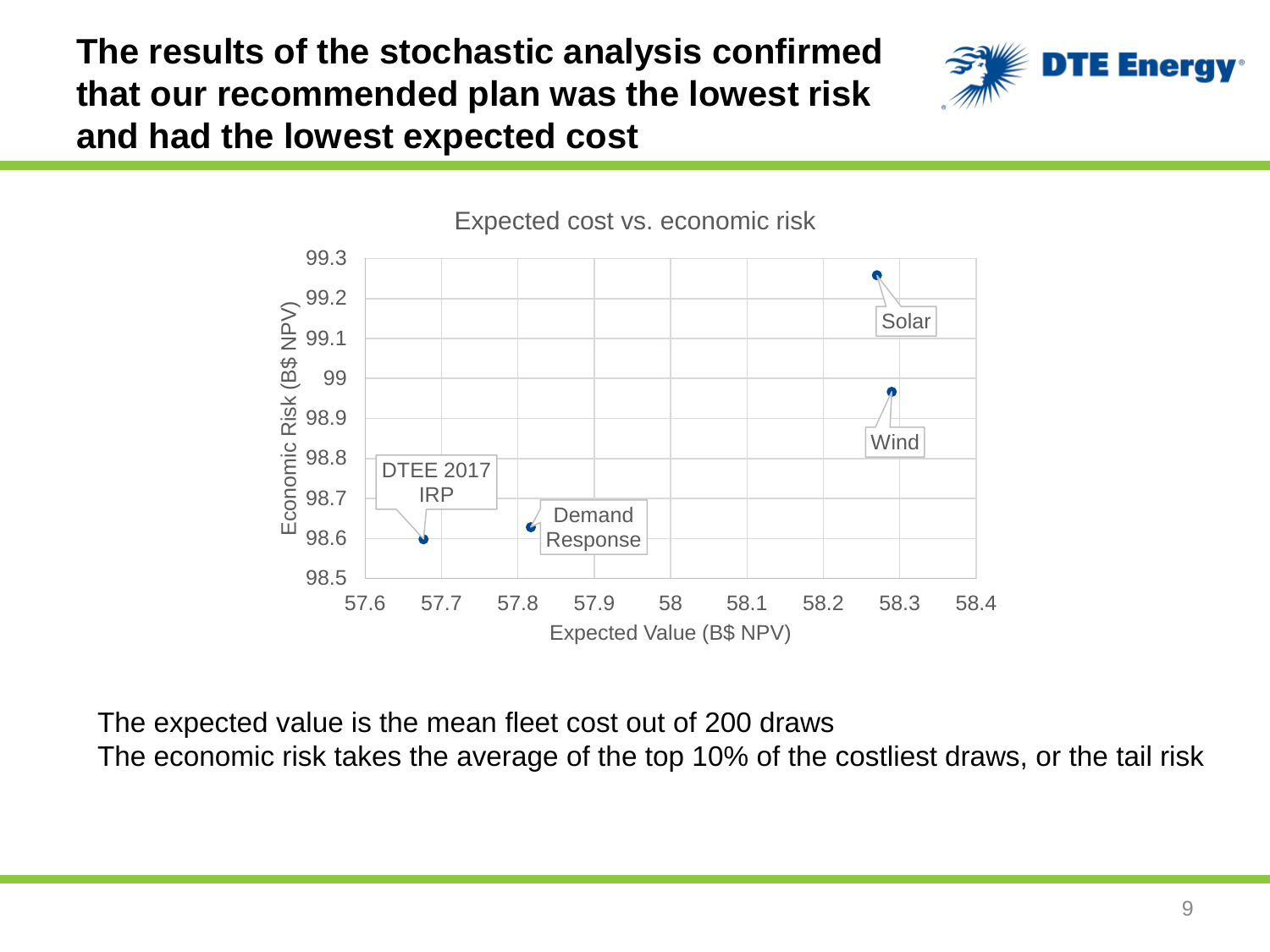### **DTE Electric utilized two main approaches to risk assessment in the 2017 IRP**



#### **Stochastic Analysis**

- We completed a Stochastic analysis utilizing the EPIS Aurora XMP model<sup>1</sup>. This analysis evaluated our chosen portfolio as well as three other significantly different portfolios over 200 draws of numerous tied assumptions (fuel, capital cost, load, and emissions)
- The results proved that our recommendation of the 1,100 MW combined cycle was robust and had the lowest expected cost and lowest economic risk out of the four portfolios tested

### **Analytic Hierarchy Process**

- This approach is a way to decompose complex problems into a hierarchy of criteria and alternatives. Qualitative judgements of criteria importance and the judged probability of different scenarios playing out are combined with the modeling data to arrive at an optimal solution
- Our recommended portfolio with the 1,100 MW combined cycle was found to be the optimal portfolio using this approach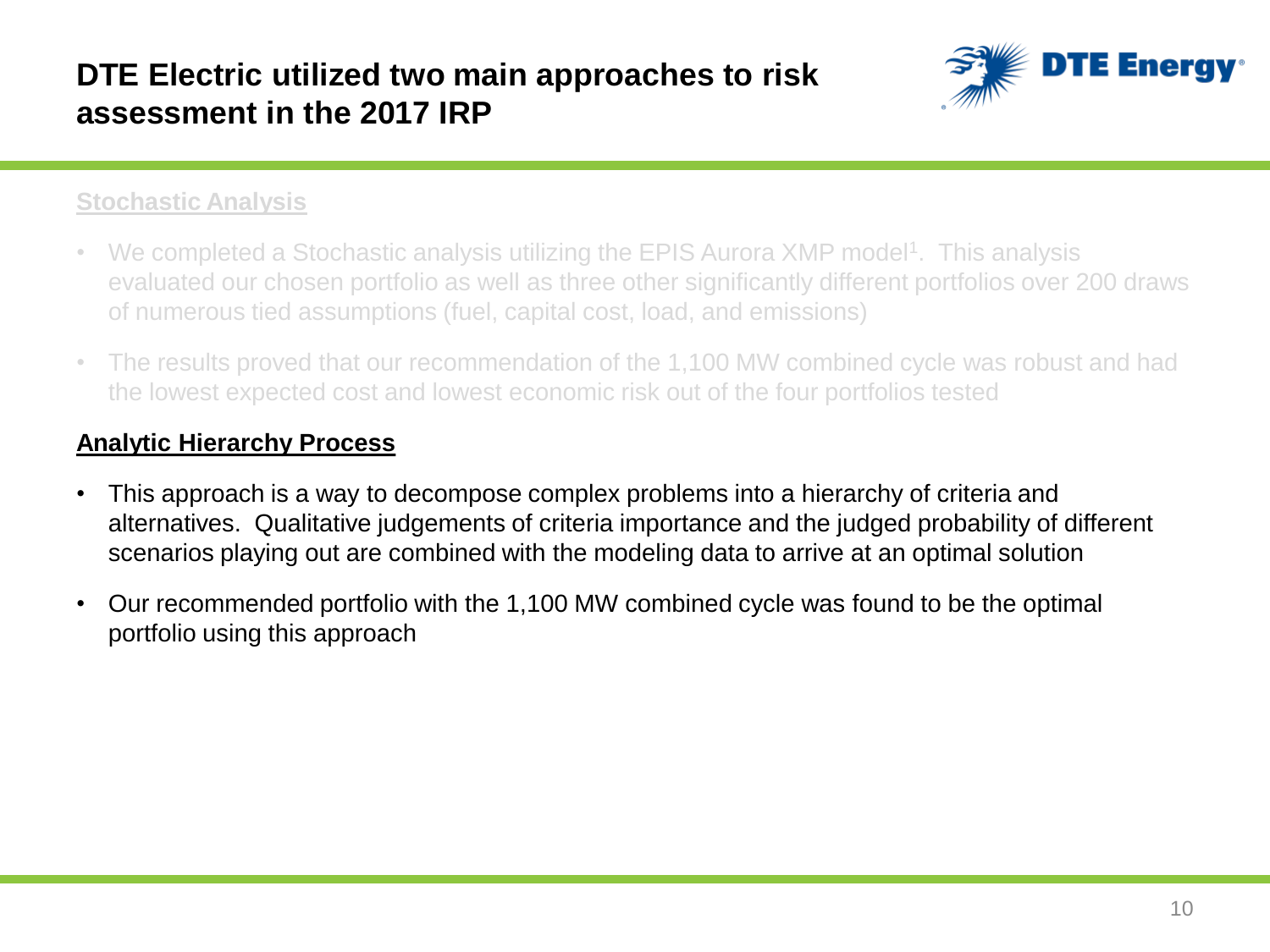## **The criteria for the AHP were developed as a derivation of the DTE Electric Planning Principles**



| <b>AHP</b> criteria      | <b>Metric</b>                                                                                           | <b>Corresponding IRP Planning</b><br><b>Principle</b> |
|--------------------------|---------------------------------------------------------------------------------------------------------|-------------------------------------------------------|
| Cost                     | <b>PVRR</b>                                                                                             | Affordability                                         |
| Environmental            | $CO2$ tons                                                                                              | Clean                                                 |
| <b>Portfolio Balance</b> | Function of the amount of base<br>load to peaking units added                                           | <b>Flexible and Balanced</b>                          |
| <b>Commodity Prices</b>  | Weighted average of the fuel<br>volatility index for gas, coal,<br>nuclear, purchases, and<br>renewable | Reasonable risk<br><b>Flexible and Balanced</b>       |
| Market risk              | Net purchases and sales                                                                                 | Reasonable risk                                       |

All portfolios analyzed were Reliable and Compliant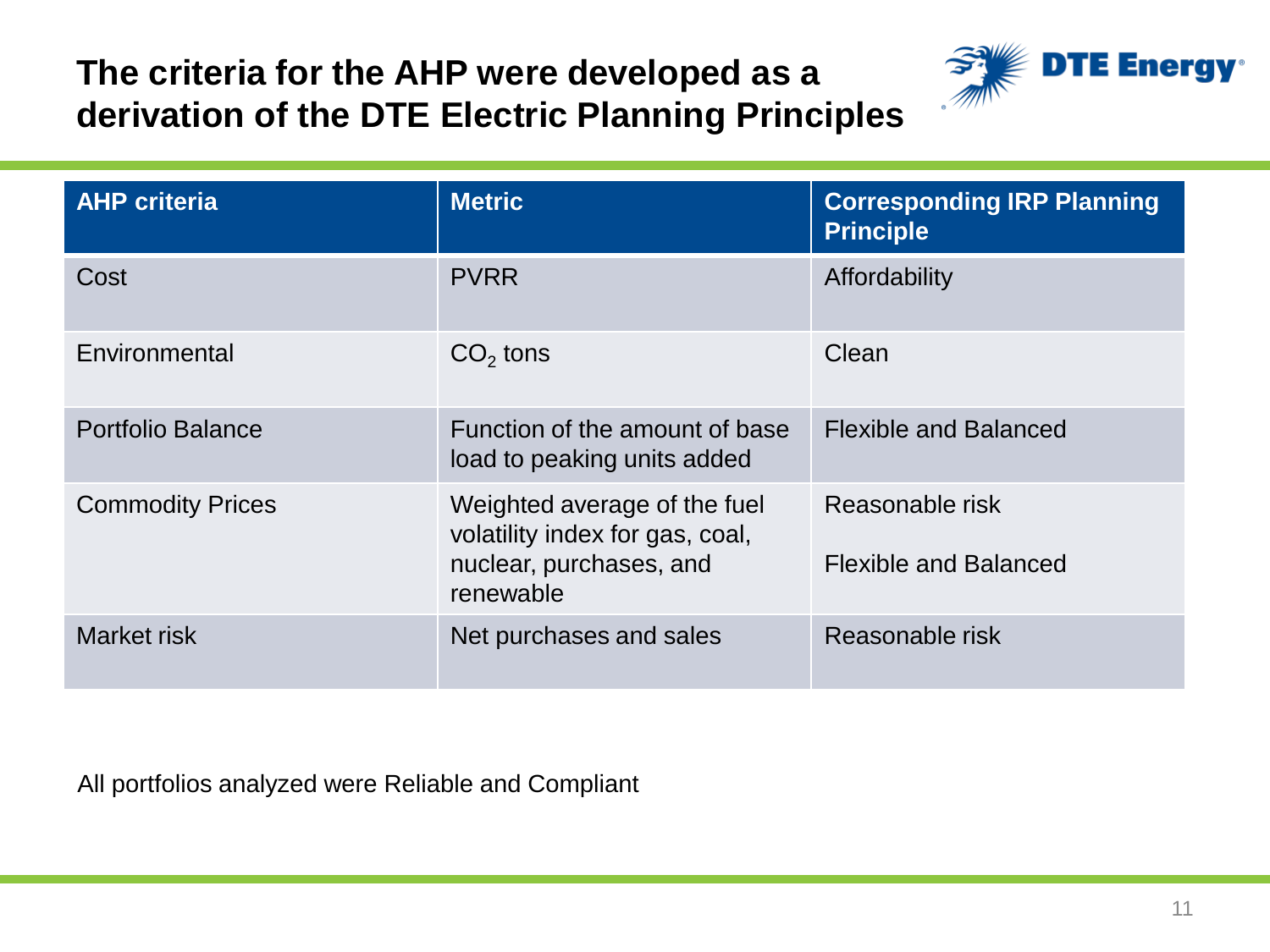**The Analytic Hierarchy Process has several steps with an objective to select an optimal IRP portfolio. First, criteria were defined:**



**Cost:** The cost of each portfolio was determined from the Strategist model on an NPV basis. Included in this cost are: capital cost of new builds, O&M of new builds, fuel of the fleet, and market purchases and sales. In other words, any differences in costs between the portfolios is captured in this cost number

**Environmental Impacts:** CO<sub>2</sub> emission differences between the portfolios are captured over the entire study period.  $CO<sub>2</sub>$  was determined to be the dominant environmental consideration over the different portfolios

**Portfolio Balance:** This metric is used to capture differences between the types of generation added to the fleet. Effects of baseload vs. peaking type units are brought out in this metric

**Commodity Price risk:** Trying to achieve good fuel diversity; spreading the fuel types across many different types is preferred, including the "free" renewable fuel<sup>1</sup> and market purchases. The fuel by MBTU required by the portfolio was extracted from the model. Then a weighted average of the fleet MBTU by the volatility of the fuels – gas, coal, oil, market purchases was determined

**Energy Risk:** The net purchases and sales over the study period is tracked. Since there are risks to depending too much on the market – both for sales and purchases, the closer to zero net purchases is preferred for this criteria

<sup>1.</sup> Renewables and Market purchases were given a "heat rate" for 10,000 Mbtu/kWh for calculation purposes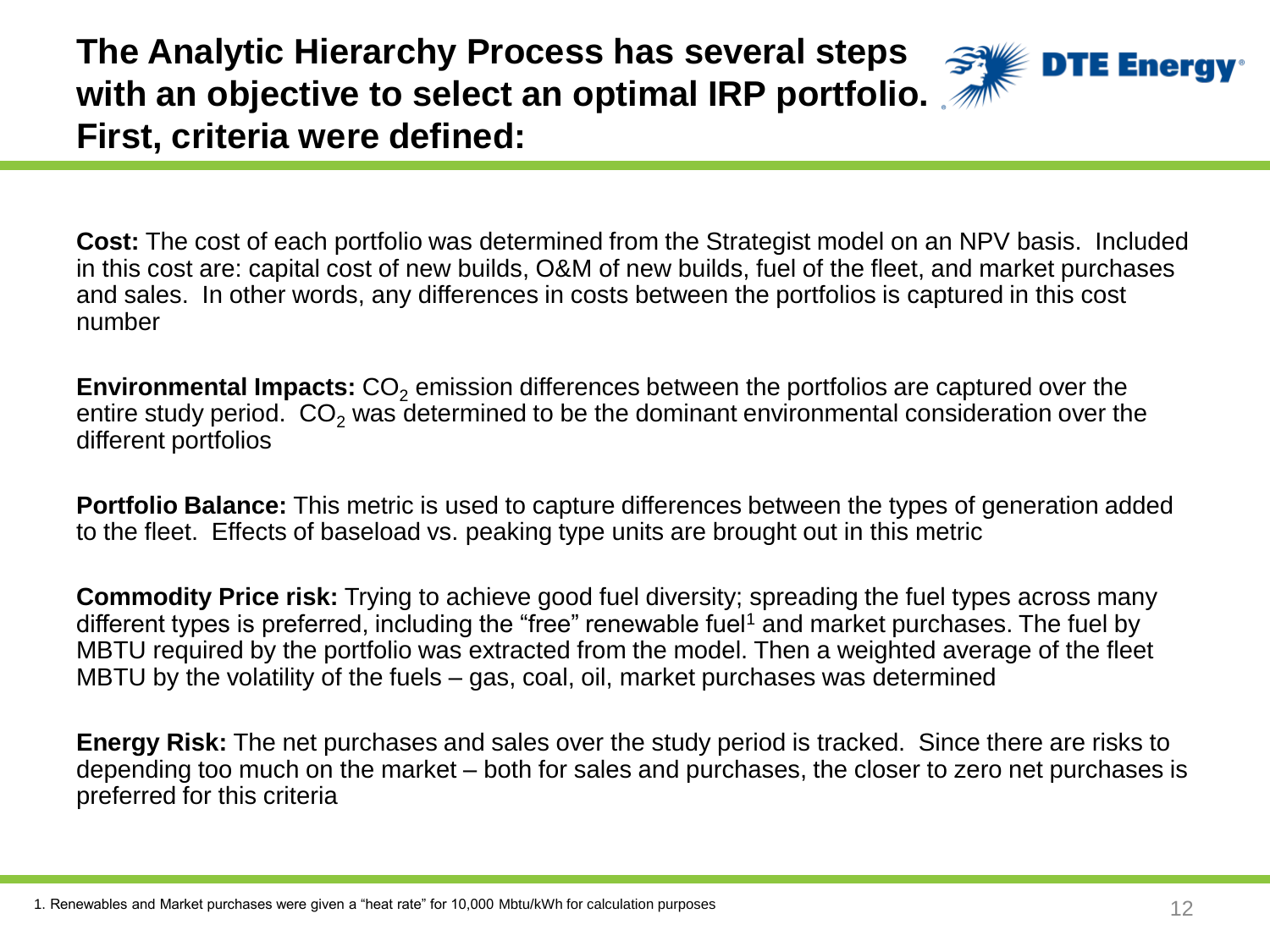## **Then, ranking the priorities of the criteria is done with a pairwise matrix by subject matter experts**



| <b>Criteria 1</b>                        |                          | <b>Criteria 2</b>         | <b>Expert 1</b>                                                                              |  | <b>Expert 2 Expert 3 Expert 4</b> |  | <b>Expert 5</b> | <b>Average</b><br><b>score</b> |
|------------------------------------------|--------------------------|---------------------------|----------------------------------------------------------------------------------------------|--|-----------------------------------|--|-----------------|--------------------------------|
| Cost                                     |                          | Environmental             |                                                                                              |  |                                   |  |                 |                                |
| Cost                                     |                          | <b>Portfolio Balance</b>  |                                                                                              |  |                                   |  |                 |                                |
| Cost                                     |                          | <b>Commodity Prices</b>   |                                                                                              |  |                                   |  |                 |                                |
| Cost                                     |                          | <b>Energy Risk</b>        |                                                                                              |  |                                   |  |                 |                                |
| Environmental                            |                          | <b>Portfolio Balance</b>  |                                                                                              |  |                                   |  |                 |                                |
| Environmental                            |                          | <b>Commodity Prices</b>   |                                                                                              |  |                                   |  |                 |                                |
| Environmental                            |                          | <b>Energy Risk</b>        |                                                                                              |  |                                   |  |                 |                                |
| <b>Portfolio Balance</b>                 |                          | <b>Commodity Prices</b>   |                                                                                              |  |                                   |  |                 |                                |
| <b>Portfolio Balance</b>                 |                          | <b>Energy Risk</b>        |                                                                                              |  |                                   |  |                 |                                |
| <b>Commodity Prices</b>                  |                          | <b>Energy Risk</b>        |                                                                                              |  |                                   |  |                 |                                |
| <b>Intensity of</b><br><b>Importance</b> |                          | <b>Definition</b>         | <b>Explanation</b>                                                                           |  |                                   |  |                 |                                |
|                                          |                          |                           | The evidence favoring Criteria 1 over Criteria 2 is of the highest                           |  |                                   |  |                 |                                |
| 9                                        |                          | <b>Extreme Importance</b> | possible order of affirmation                                                                |  |                                   |  |                 |                                |
| 7                                        |                          | Very Strong Importance    | Criteria 1 is strongly favored over Criteria 2; its dominance is<br>demonstrated in practice |  |                                   |  |                 |                                |
| 5                                        | <b>Strong Importance</b> |                           | Experience and judgment strongly favor Criteria 1 over Criteria 2                            |  |                                   |  |                 |                                |
| 3                                        |                          | Moderate Importance       | Experience and judgment slightly favor Criteria 1 over Criteria 2                            |  |                                   |  |                 |                                |
| 1                                        |                          | Equal Importance          | The two criteria contribute equally to the objective                                         |  |                                   |  |                 |                                |
| 0.33                                     |                          | Moderate Importance       | Experience and judgment slightly favor Criteria 2 over Criteria 1                            |  |                                   |  |                 |                                |
| 0.20                                     | <b>Strong Importance</b> |                           | Experience and judgment strongly favor Criteria 2 over Criteria 1                            |  |                                   |  |                 |                                |

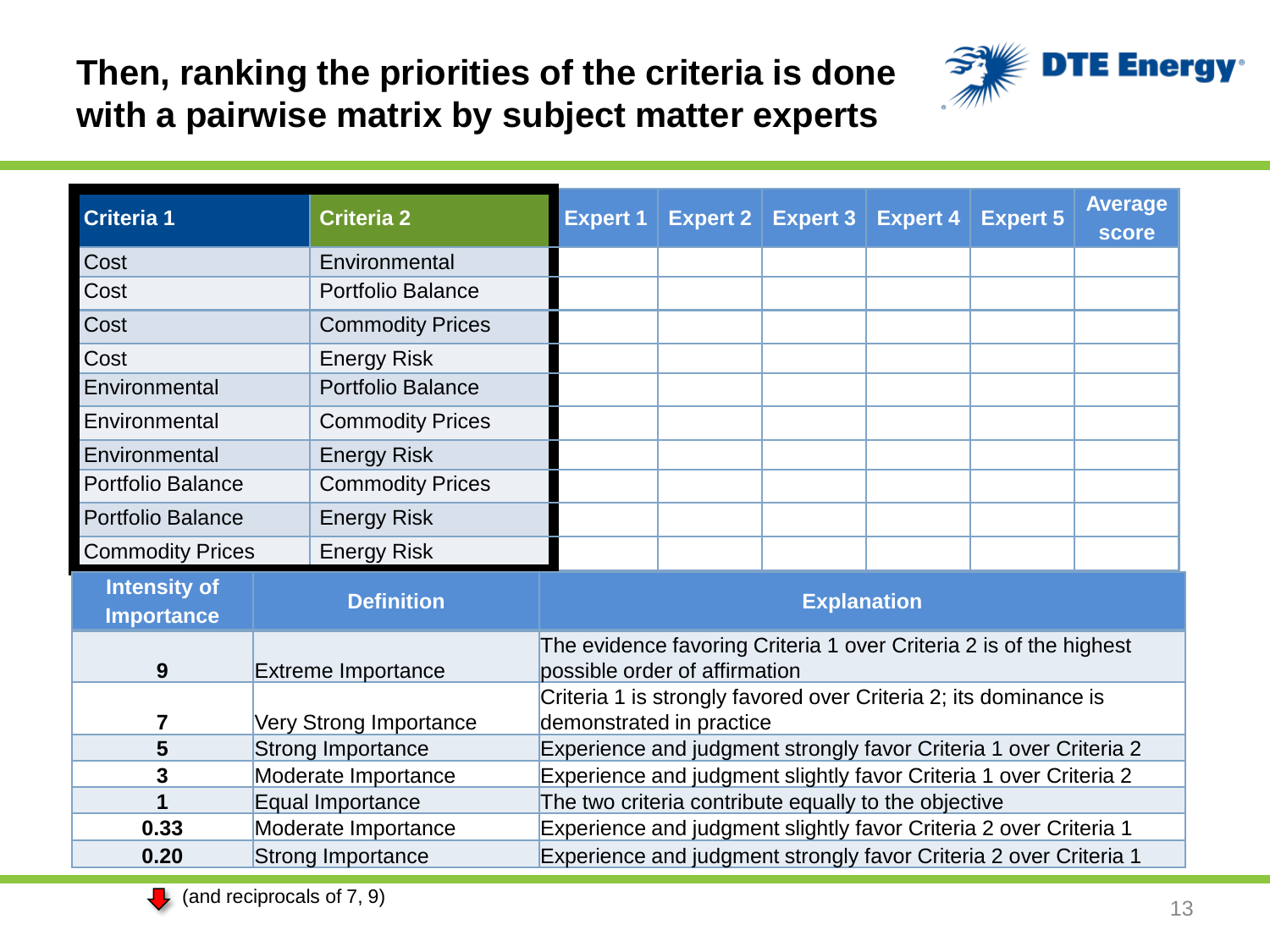### **The scenarios were then rated against each other in a pairwise matrix using a similar rating scale**



| <b>Scenario 1</b>                 |                        | <b>Scenario 2</b>          | <b>Expert 1</b> | Expert 2                                                          | Expert $3$ | <b>Expert 4</b> | <b>Expert 5</b>                                                    | <b>Average</b><br>score |
|-----------------------------------|------------------------|----------------------------|-----------------|-------------------------------------------------------------------|------------|-----------------|--------------------------------------------------------------------|-------------------------|
| Reference                         |                        | <b>High Gas</b>            |                 |                                                                   |            |                 |                                                                    |                         |
| Reference                         |                        | Low Gas                    |                 |                                                                   |            |                 |                                                                    |                         |
| Reference                         |                        | Emerging Tech.             |                 |                                                                   |            |                 |                                                                    |                         |
| Reference                         |                        | Aggressive CO <sub>2</sub> |                 |                                                                   |            |                 |                                                                    |                         |
| <b>High Gas</b>                   |                        | Low Gas                    |                 |                                                                   |            |                 |                                                                    |                         |
| <b>High Gas</b>                   |                        | Emerging Tech.             |                 |                                                                   |            |                 |                                                                    |                         |
| <b>High Gas</b>                   |                        | Aggressive CO <sub>2</sub> |                 |                                                                   |            |                 |                                                                    |                         |
| Low Gas                           |                        | Emerging Tech.             |                 |                                                                   |            |                 |                                                                    |                         |
| Low Gas                           |                        | Aggressive CO <sub>2</sub> |                 |                                                                   |            |                 |                                                                    |                         |
| <b>Emerging Technology</b>        |                        | Aggressive CO <sub>2</sub> |                 |                                                                   |            |                 |                                                                    |                         |
| <b>Intensity of</b><br>likelihood | <b>Definition</b>      |                            |                 | <b>Explanation</b>                                                |            |                 |                                                                    |                         |
| 9                                 |                        | Extreme likelihood         |                 | possible order of affirmation                                     |            |                 | The evidence favoring scenario 1 over scenario 2 is of the highest |                         |
| $\overline{7}$                    | Very Strong likelihood |                            |                 | demonstrated in practice                                          |            |                 | Scenario 1 is strongly favored over scenario 2; its dominance is   |                         |
| 5                                 |                        | Strong likelihood          |                 | Experience and judgment strongly favor scenario 1 over scenario 2 |            |                 |                                                                    |                         |
| $\mathbf{3}$                      | Moderately more likely |                            |                 | Experience and judgment slightly favor scenario 1 over scenario 2 |            |                 |                                                                    |                         |
| 1                                 |                        | <b>Equally likely</b>      |                 | Two scenarios equally likely to occur                             |            |                 |                                                                    |                         |
| 0.33                              | Moderately less likely |                            |                 | Experience and judgment slightly favor scenario 2 over scenario 1 |            |                 |                                                                    |                         |
| 0.20                              | Strongly less likely   |                            |                 |                                                                   |            |                 | Experience and judgment strongly favor scenario 2 over scenario 1  |                         |

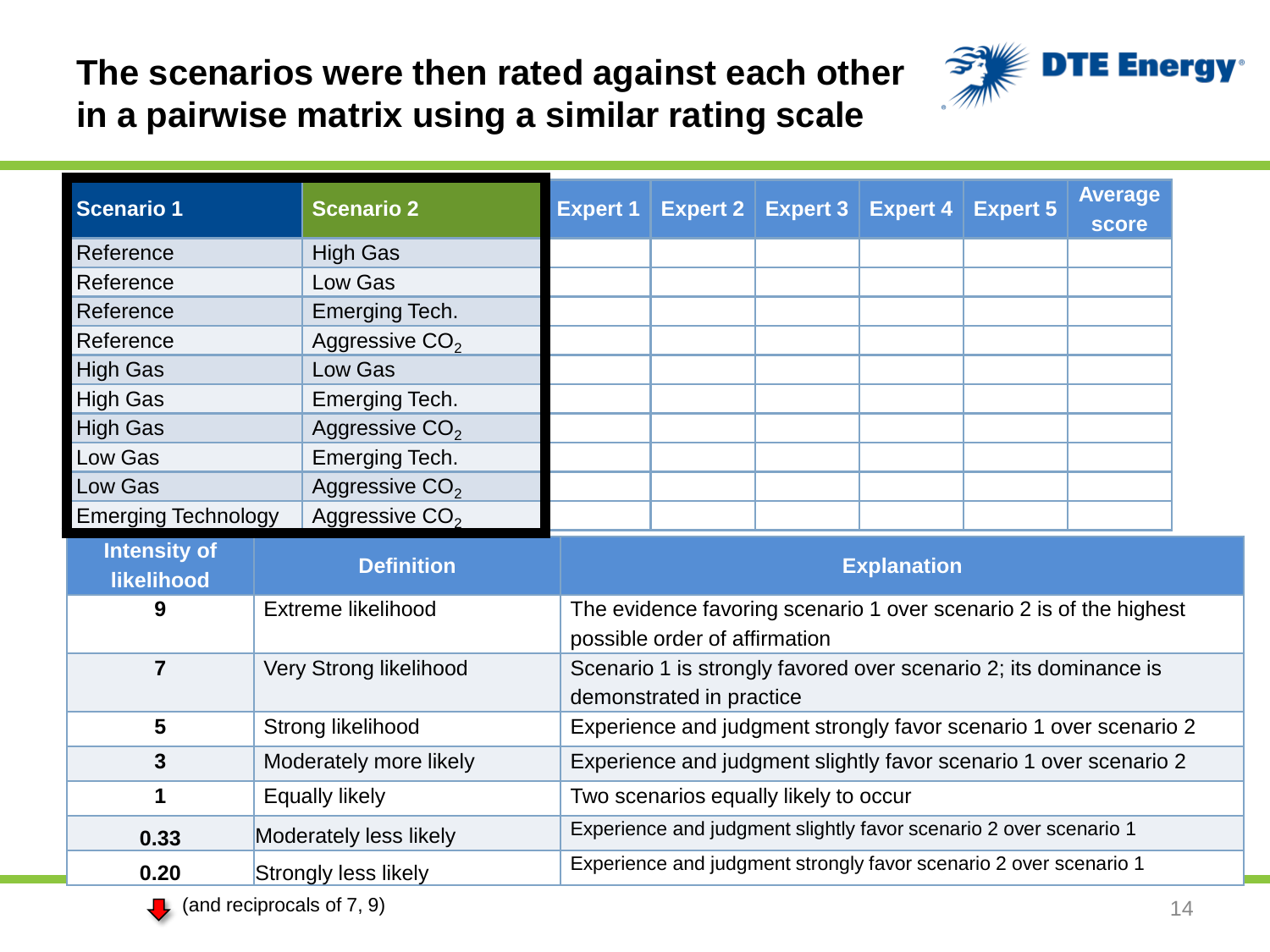

Four significantly different portfolios were chosen for evaluation in the risk assessments

| <b>Portfolio</b>         | <b>Build</b>                                              |
|--------------------------|-----------------------------------------------------------|
| <b>Recommended Build</b> | 1,100 MW combined cycle in 2022                           |
| <b>Wind</b>              | 950 MW CT in 2022, 1000 MW wind (2017-2023)               |
| <b>Solar</b>             | 950 MW CT in 2022, 500 MW solar (2017-2023)               |
| <b>Demand Response</b>   | 950 MW CT in 2022, 150 MW Demand Response (2017-<br>2023) |

The three sensitivities evaluated included:

- High Load
- Low Load
- High Capital Cost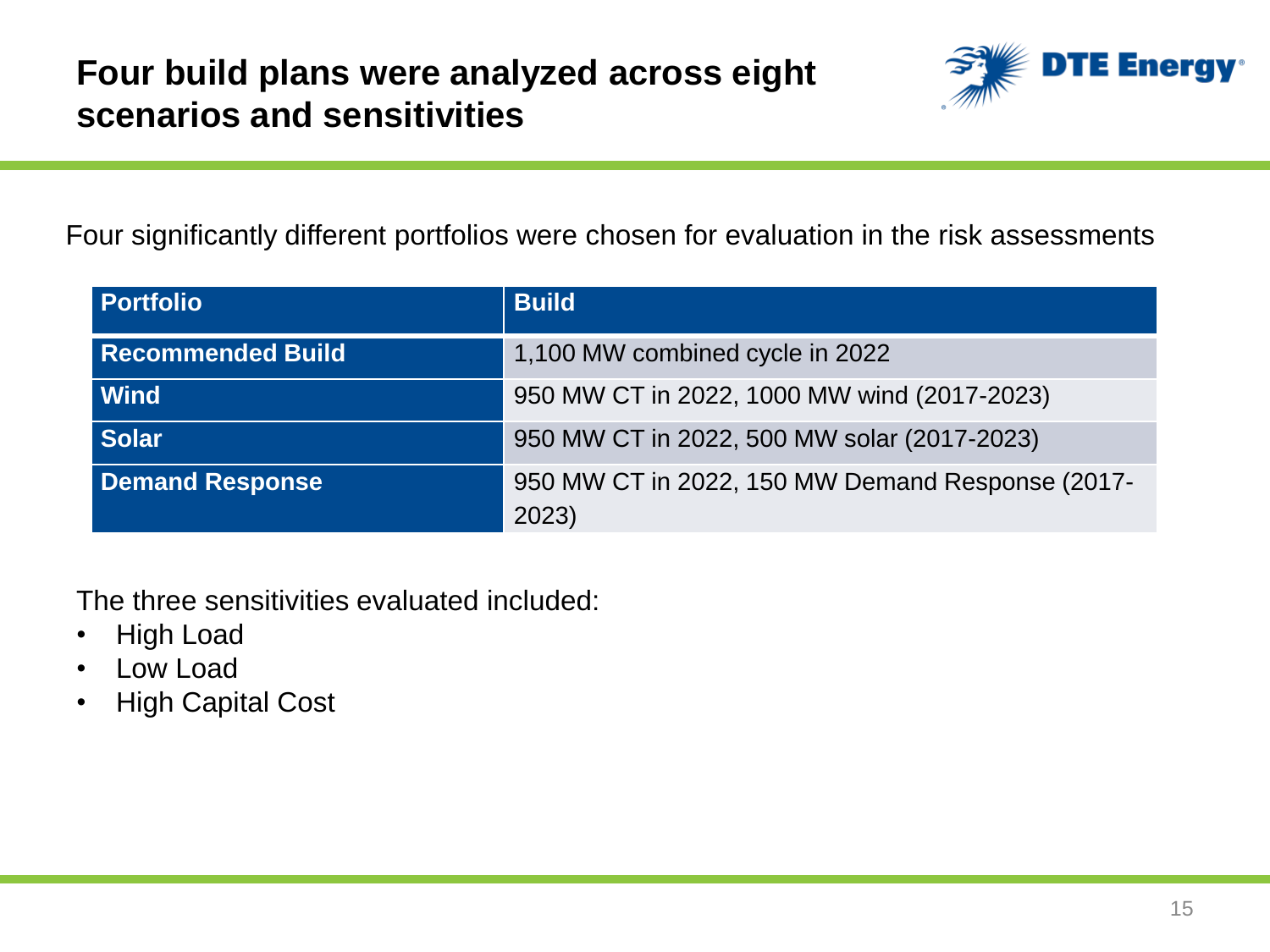**After the pairwise matrices are completed, the data is synthesized using a computational tree in Excel**





Portfolios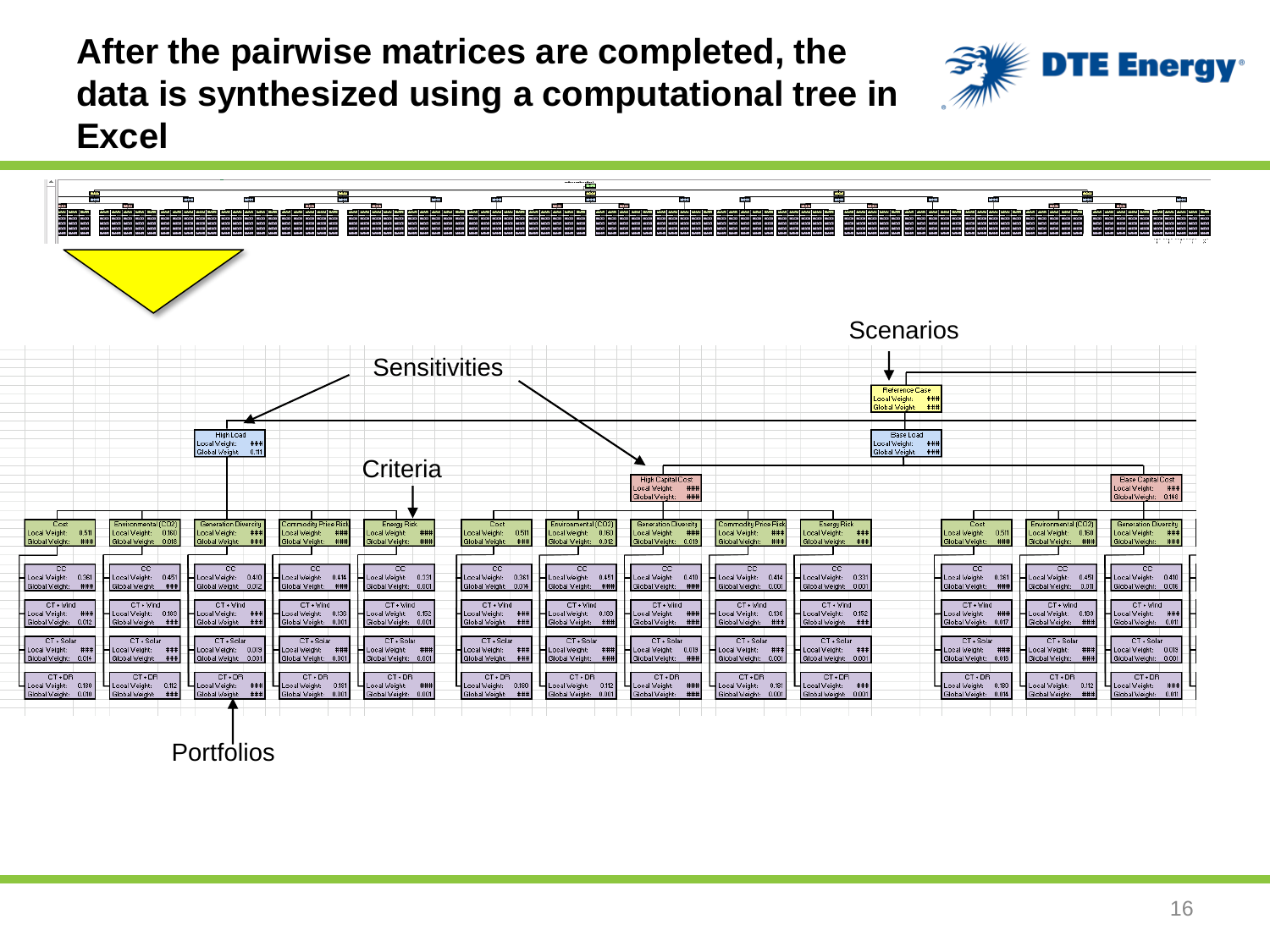**The Excel tool combines the pairwise judgements and the modeling output metrics to compute the optimal decision**



The excel tool combines:

- The pair-wise judgements of the likelihood of portfolios
- The pair-wise judgements of the importance of the criteria

**With** 

• The extracted criteria metric outputs for the five criteria over five scenarios and three sensitivities

To arrive at an optimal decision

|                            | <b>Alternative</b> | <b>Score</b> |
|----------------------------|--------------------|--------------|
| The optimal portfolio has  | <b>CCGT</b>        | 0.402        |
| the highest score from the | $CT + Wind$        | 0.235        |
| computation                | $CT + Solar$       | 0.160        |
|                            | $CT + DR$          | 0.203        |